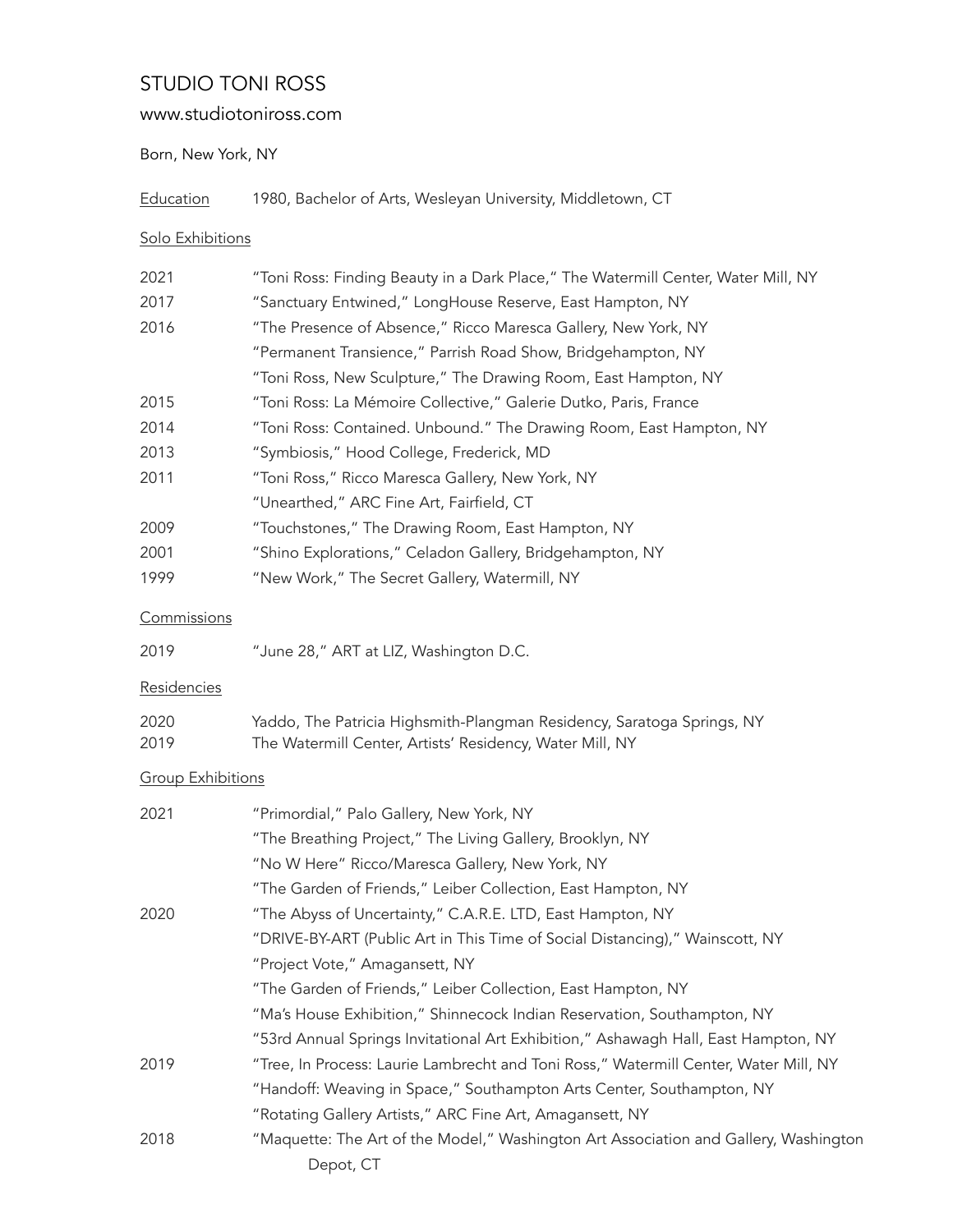|      | "The Barn Show 2018," East Hampton, NY                                                   |
|------|------------------------------------------------------------------------------------------|
|      | "Desire in the Bangles," R. E. Steele Antiques, East Hampton, NY                         |
|      | "Beautiful Strangers," Berkshire Botanical Garden, Stockbridge, MA                       |
|      | "A Radical Voice: 23 Women," Southampton Arts Center, Southampton, NY                    |
| 2017 | "Touch the Earth," The Madoo Conservancy, Sagaponack, NY                                 |
|      | "A Sense of Place," Southampton Arts Center, Southampton, NY                             |
|      | "Eyes of the East End," ARC Fine Art, Fairfield, CT                                      |
| 2017 | "79th Artist Members Exhibition," Guild Hall Museum, East Hampton, NY                    |
| 2016 | "Artists Choose Artists," Parrish Art Museum, Water Mill, NY                             |
|      | "A Hard Nut Containing a Whole Tree," J & C Space, Sag Harbor, NY                        |
| 2014 | "Winter Salon," The Drawing Room, East Hampton, NY                                       |
|      | PAD London, Galerie Dutko, Berkeley Square, London, UK                                   |
| 2014 | The Armory Show, Ricco Maresca Gallery, Pier 92, New York, NY                            |
| 2013 | "Toni Ross, Stephen Antonakos, Alice Aycock, Mary Ellen Bartley, Sue Heatley, Costantino |
|      | Nivola," The Drawing Room, East Hampton, NY                                              |
|      | "Out of Their Elements: Jill Bonovitz, Toni Ross, Carole Seborovski," Ricco Maresca      |
|      | Gallery, New York, NY                                                                    |
| 2013 | "Endless Variations: A Shino Extravaganza," Lone Star College, Houston, TX               |
| 2012 | "Weather," Ricco Maresca Gallery, New York, NY                                           |
| 2010 | "Long Island Biennial," The Heckscher Museum of Art, Huntington, NY                      |
|      | "Malcolm Davis, Aileen Florell, Toni Ross," Celadon Gallery, Watermill, NY               |
| 2010 | "Hand Thrown: The Fine Art of Pinched and Coiled Ceramics," Washington County            |
|      | Museum of Fine Arts, Hagerstown, MD                                                      |
|      | "Hand Thrown: East Asian Wedged Coil," Horowitz Visual and Performing Arts Center,       |
|      | Columbia, MD                                                                             |
|      | "Shino Redux," Clay Art Center, Port Chester, NY                                         |
| 2008 | "Masters Of The Art," Celadon Gallery, Watermill, NY                                     |
| 2007 | "Untitled," Aileron Center for Entrepreneurial Education, Dayton, OH                     |
| 2005 | "Masters Of The Art," Celadon Gallery, Watermill, NY                                     |
|      | "Endless Variations: Shino Review," Clay Art Center, Baltimore, MD                       |
|      |                                                                                          |

#### Reviews and Publications

| 2021 | Peterson, Oliver, "Toni Ross Weaves Her Way into HIFF Poster Artist Pantheon," Dan's<br>Papers, October 7 |
|------|-----------------------------------------------------------------------------------------------------------|
|      | Segal, Mark, "The Art Scene 10.07.21," The East Hampton Star, October 7                                   |
|      | Sickles, Sarah, "Contemporary Hamptons Legends Came Together for a Cultured                               |
|      | Weekend," Cultured, August 25                                                                             |
|      | Salomon, James, "No W here is Here: Alice Hope, Bastienne Schmidt, Toni Ross," White<br>Hot, July         |
|      | Gluibizzi, Amanda, "No W here, Alice Hope, Bastienne Schmidt, Toni Ross," Brooklyn Rail,<br>July          |
| 2020 | Landes, Jennifer, "Lighting Up the East End to Get Out the Vote," East Hampton Star,<br>November 1        |
|      | Salomon, James, "The Abyss of Uncertainty," White Hot, October 28                                         |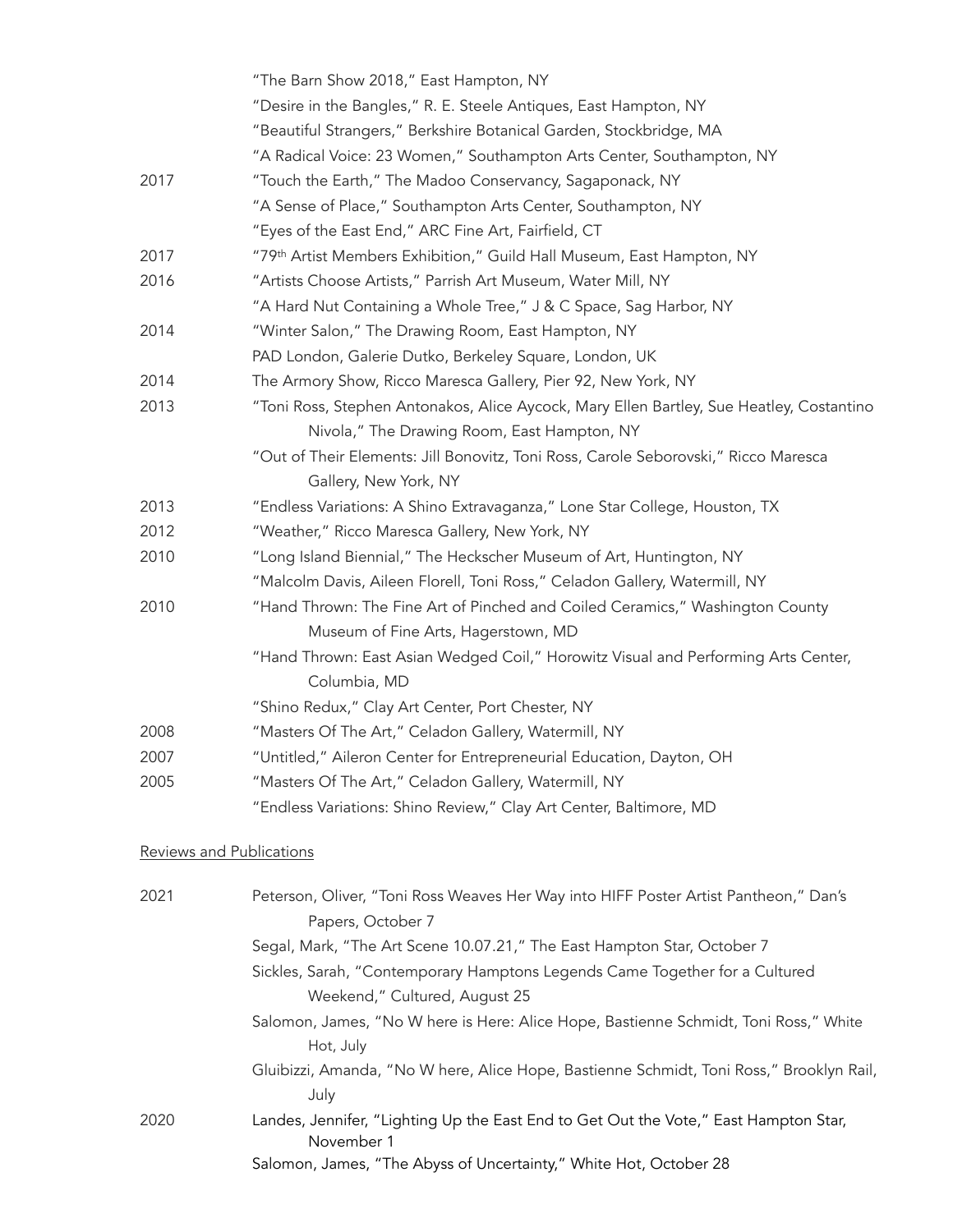|      | Edwards, Kelcey, "Back to the Garden," Portray Magazine, August                                                        |
|------|------------------------------------------------------------------------------------------------------------------------|
|      | Kambhampaty, Anna Purna, "The Pandemic Closed Art Galleries' Doors," TIME, June 11                                     |
|      | Neidich, Warren, "Quarantine Chronicles," MUSEE Magazine, May 26                                                       |
|      | Leroy, Bridget, "Where and When and Why," The Independent, May 19                                                      |
|      | Fox, Alex, "Drive-By Art Exhibition Provides Socially Distanced Dose of Culture,"                                      |
|      | Smithsonian Magazine, May 14                                                                                           |
|      | Halle, Howard, "A drive-by art exhibition recently popped up in the Hamptons," TIME<br>OUT, May 13                     |
|      | Stowe, Stacy, "Drive By Art Show Turns Lawns and Garages Into Galleries," New York<br>Times, May 11                    |
|      | Ludel, Wallace, "See Art From Your Car at "Drive-By" Group Show in Long Island This<br>Week," The Art Newspaper, May 4 |
|      | Landes, Jennifer, "Visual Art Gets Real Again on the South Fork," East Hampton Star,<br>May 7                          |
| 2019 | Leroy, Bridget, "Toni Ross To Be Honored At HIFF," The Independent, October 8                                          |
|      | Van Slooten, Philip, "Whitman-Walker's Liz complex artfully adorned," Washington Blade                                 |
| 2018 | Bancroft, Debbie, "The Consummate East Ender, Toni Ross Dishes on Food, Art, and                                       |
|      | Fellowship," Avenue Magazine, July                                                                                     |
|      | Buck, Andrew, "Toni Ross: A Women's Way of Contemporary Minimalism," Ceramics Art +                                    |
|      | Perception, July                                                                                                       |
|      | Edwards, Kelcey, "The Beautiful Strangers of The Berkshire Botanical Garden," Beautiful                                |
|      | Strangers, Artists Discover the Garden, May 26                                                                         |
|      | Smullen, Jennifer, "Berkshire Botanical Garden, When Metal, Art and Nature Meet," The                                  |
|      | Berkshire Eagle, May 18                                                                                                |
|      | Baryliski, Nicole, "Toni Ross on the Continuation of WOMEN ARTISTS: Reshaping the                                      |
|      | Conversation," hamptons.com, May 17                                                                                    |
|      | Landes, Jennifer, "23 Successes in 'A Radical Voice'," East Hampton Star, March 20                                     |
| 2017 | Buck, Andrew, "Toni Ross and Friends: Big Guns in a Peaceful Sanctuary," August                                        |
|      | Landes, Jennifer, "The Many Lives and Art of Toni Ross," East Hampton Star, p. C1, August                              |
|      |                                                                                                                        |
|      | 10                                                                                                                     |
|      | Barron, James, "Where's the Art? At a Hamptons Center, Look Behind the Wall," New York<br>Times, page A18, February 27 |
|      | New York Rag, "A Sense of Place exhibition at Southampton Arts Center," February 25                                    |
|      | Weitz, Emily J., "Curating A Sense of Place at Southampton Arts Center," Sag Harbor<br>Express, February 22            |
| 2016 | Beckenstein, Joyce, "When Artists Choose Artists," The Brooklyn Rail, December 6                                       |
|      |                                                                                                                        |
|      | Russi, Alejandra, In the Studio: Toni Ross on The Presence of Absence, Artsy Magazine,<br>October                      |
|      | Ernst, Eric, "Toni Ross Melds Stone and Straw in 'Permanent Transience,'" Hamptons Art<br>Hub, August 30               |
|      | MacAdam, Barbara A., "Making Hay in the Hamptons: Toni Ross Creates An Unlikely                                        |
|      | Desert In An Evocative Garden Center," ARTnews, August 30                                                              |
|      | Heyman, Marshall, "Two Business Types Show Off Their Artistic Selves With Exhibits in the                              |
|      | Hamptons," Wall Street Journal, August 23                                                                              |
|      |                                                                                                                        |